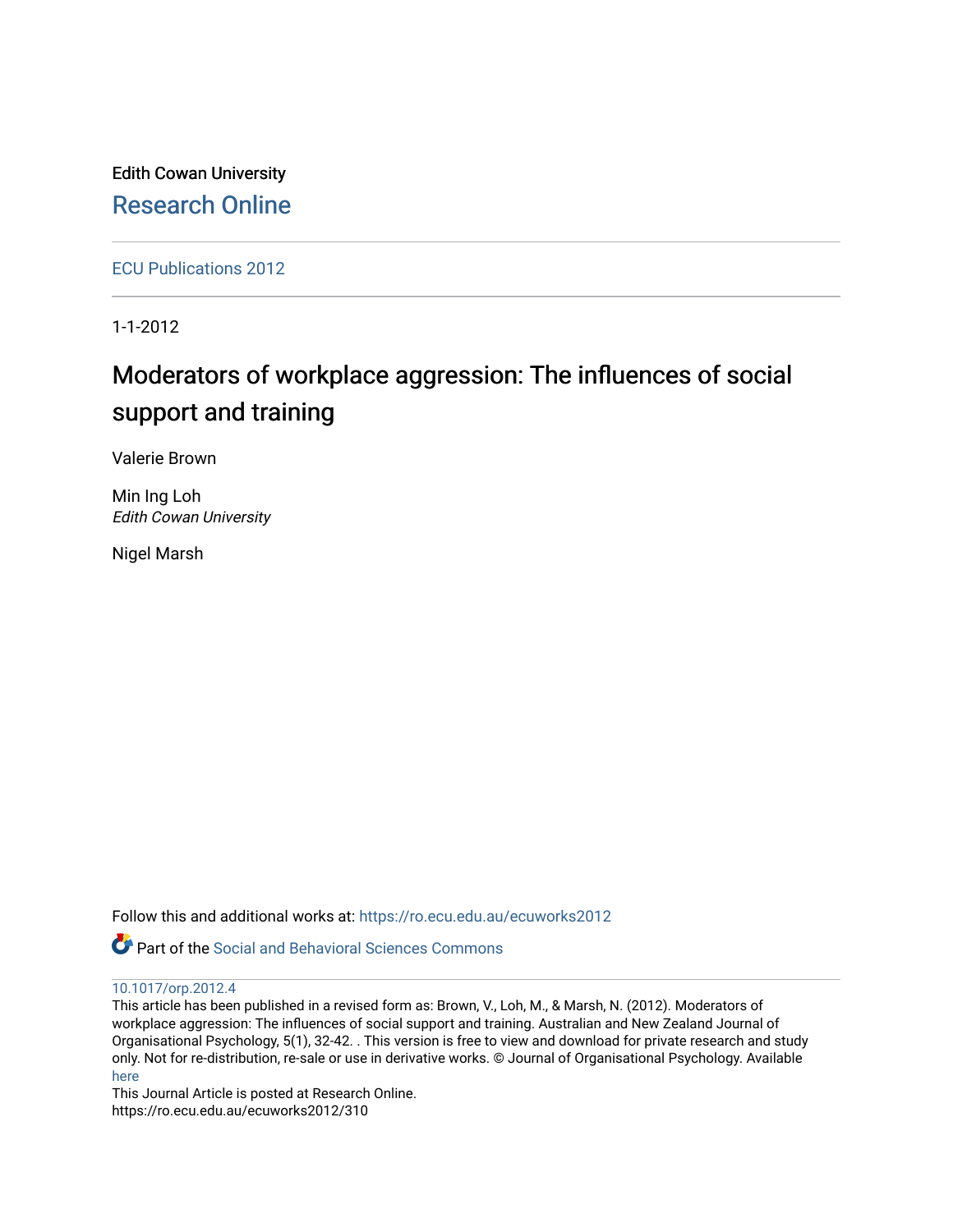## **The Australian and New Zealand Journal of Organisational Psychology**

http://journals.cambridge.org/ORP

Additional services for *The Australian and New Zealand Journal of Organisational Psychology:*

Email alerts: Click here Subscriptions: Click here Commercial reprints: Click here Terms of use : Click here



## **Moderators of Workplace Aggression: The Influences of Social Support and Training**

Valerie M. Brown, Jennifer (M.I.) Loh and Nigel V. Marsh

The Australian and New Zealand Journal of Organisational Psychology / Volume 5 / December 2012, pp 32 - 42 DOI: 10.1017/orp.2012.4, Published online: 01 August 2012

Link to this article: http://journals.cambridge.org/abstract\_S1835760112000045

#### **How to cite this article:**

Valerie M. Brown, Jennifer (M.I.) Loh and Nigel V. Marsh (2012). Moderators of Workplace Aggression: The Influences of Social Support and Training. The Australian and New Zealand Journal of Organisational Psychology, 5, pp 32-42 doi:10.1017/orp.2012.4

**Request Permissions : Click here** 

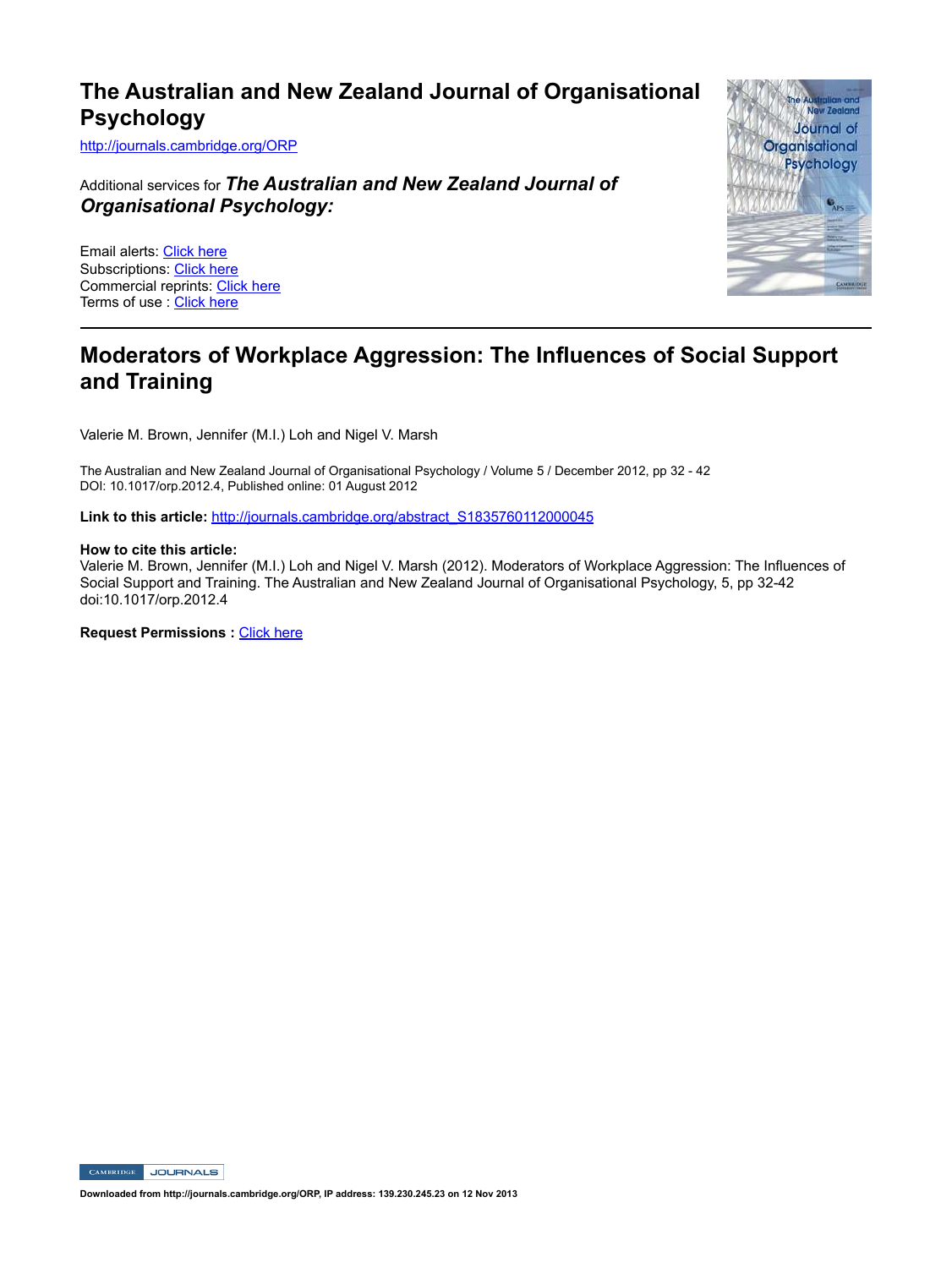# Moderators of Workplace Aggression: The Influences of Social Support and Training

Valerie M. Brown,<sup>1</sup> Jennifer (M.I.) Loh,<sup>2</sup> and Nigel V. Marsh<sup>3</sup>

*<sup>1</sup> Department of Psychology, The University of Melbourne, Australia*

*<sup>2</sup> School of Psychology and Social Science, Edith Cowan University, Australia*

*<sup>3</sup> Department of Psychology, Sunway University, Petaling Jaya, Selangor, Malaysia*

Reception and administrative employees may be particularly vulnerable to patient aggression in mental health services. This study examined whether satisfaction with social support and primary aggression training moderated the effects of perceived aggression on psychological distress and somatic symptoms in a sample of 101 employees. The biophysical model of threat and challenge, the stressor-stress-strain model, and the stress-buffering hypothesis served as theoretical frameworks. Results showed perceived aggression correlated positively with psychological distress, but not with somatic symptoms. Significant interactions were found for social support (buffering effect) and training (interaction effect) for somatic symptoms, but not for psychological distress. It is suggested that, for somatic symptoms, the moderation effects of social support and training on perceived aggression involve similar mechanisms (increased knowledge, self-esteem, perceived control, coping capacity). These findings provide support for the benefits of staff training and the incorporation of knowledge-based components in training programs.

#### - **Keywords:** mental health services, workplace aggression, stressor-stress-strain model, stress-buffering hypothesis, social support, staff training

Workplace aggression occurs in many occupational sectors but psychiatric settings present heightened risks for staff (Fry, O'Riordan, Turner, & Mills, 2002; Lawoko, Soares, & Nolan, 2004; Perrone, 1999). The high prevalence of aggression towards staff in these settings is often blamed on causes intrinsic to patients' mental health conditions, such as schizophrenia (Fry et al., 2002; Oster & Bernhaum, 2001) and the comorbidity of mental illness with drugs and alcohol (Di Martino, 2003). Situational factors, such as underfunded and inadequately functioning organisations or overcrowded psychiatric wards, are also frequently cited as major reasons for these assaults (Finnema, Dassen, & Halfens, 1994; Lawoko et al., 2004).

Studies reporting the frequency of assaults and impact on mental health services (MHS) staff have tended to concentrate on clinicians (Lawoko et al., 2004; Perrone, 1999), and reception/administrative (R/A) employees are seldom surveyed. Yet, their position increases their vulnerability to aggression. As first point of contact and place of interaction between clients and staff, reception areas are where most violent incidents occur (Richter, 2006). Despite this exposure, administrative employees are often ill-equipped to respond to aggression. They usually lack clinical training and knowledge in psychopathology, they are frequently excluded from team meetings, have limited clinical information on past and current patients and need to rely on experience to cope with incidents (Naish et al., 2002). Typically, training in handling aggressive patients (primary training) is catered for and offered to clinicians and there is a noticeable gap in providing administrative staff with an adequate level of training. For example, a survey of aggressive incidents conducted by Fry et al. (2002) in community mental health services (CMHS) found that administrative staff were the lowest trained personnel, with only 20% having received safety training versus 61% of nursing staff. In addition, many of these R/A roles are occupied by females, and it may be the case

ADDRESS FOR CORRESPONDENCE: Valerie M. Brown, Department of Psychology, Psychological Sciences, 12th Floor, Redmond Barry Building, The University of Melbourne VIC 3010, Australia. Email: v.brown2@pgrad.unimelb.edu.au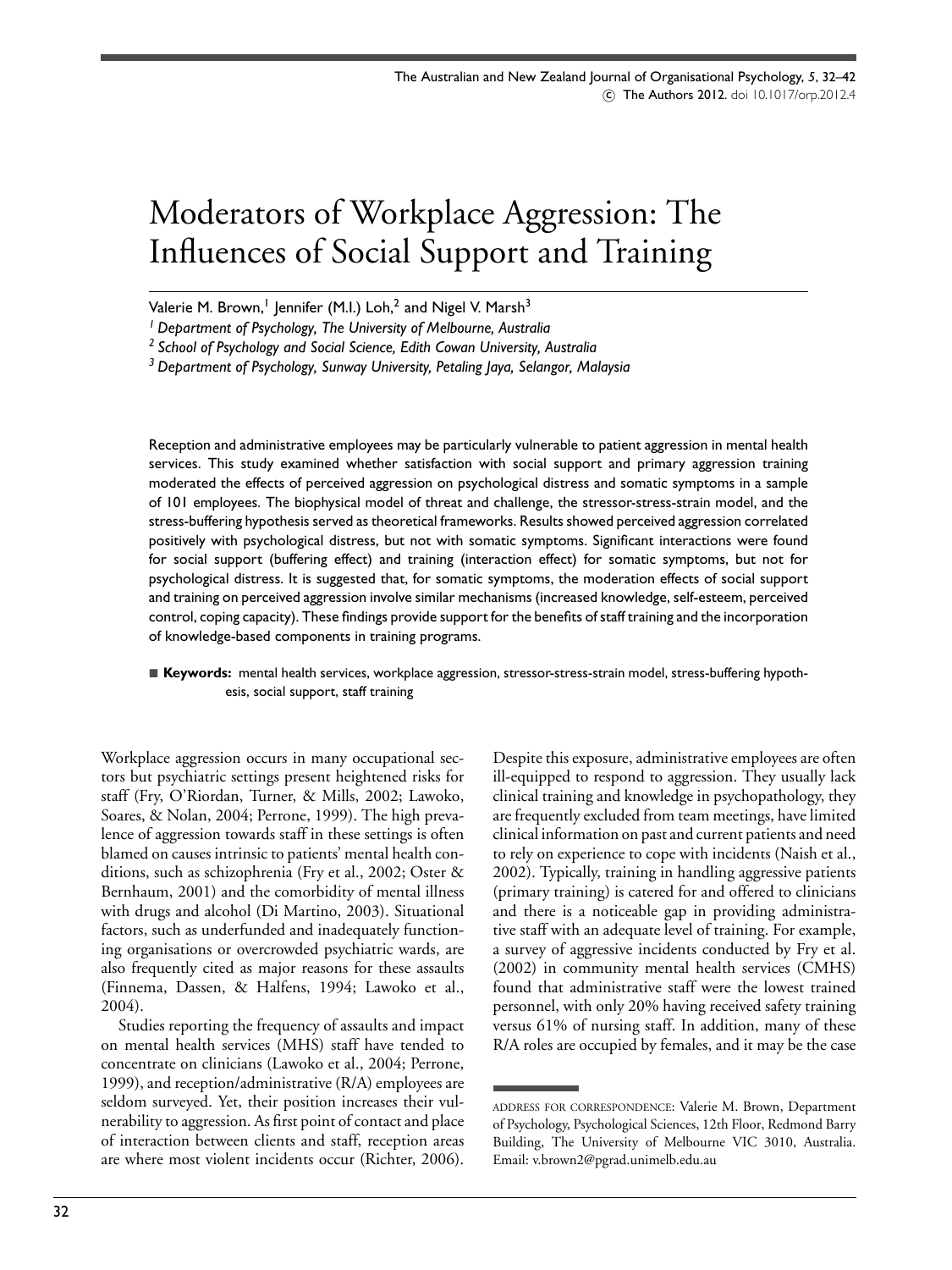that being female put some of them at greater risk where physical strength is a factor. These specific characteristics make mental health R/A staff especially vulnerable in an environment where patients' aggressive behaviour is common.

Prevalence studies in psychiatric units show that out of all types of aggression, verbal aggression is most frequently reported, with approximately 90% of staff stating it occurs often or frequently (Jonker, Goossens, Steenhuis, & Oud, 2008; Nijman, Bowers, Oud, & Jansen, 2005). Passive–aggressive behaviour, a type of indirect aggression marked by seemingly agreeable but obstructionist behaviour, is also frequently mentioned, often second to verbal aggression (Jonker et al., 2005; Maguire & Ryan, 2007). Reports of physical violence vary across the literature. Soares, Lawoko and Nolan (2000) found 85% of the psychiatrists and psychiatric nurses they surveyed  $(N=1,051)$  reported exposure to violent acts over their whole career, but others found that aggression in psychiatric ward was mostly limited to verbal aggression (Bjørkly, 1999). Nevertheless, Wildgoose, Briscoe and Lloyd (2003) found that psychiatric nurses who were exposed to frequent violent patient behaviour tend to have a lower level of general health.

Although the majority of published studies focus on psychiatric ward settings, Fry et al. (2002) surveyed three metropolitan CMHS staff, including nurses, psychologists, occupational therapists, social workers, medical officers and receptionists, and found 96% reported some kind of patient aggression at some time during the course of their work. As anticipated, the most common form of aggressive behaviour was verbal, either face-to-face (89%) or on the telephone (81%). Physical aggression also featured prominently in the staff's responses (24% reported physical assault without injury, 7% with injury). Twentyfive per cent reported life threat by patients and half stated they did not feel safe at work. In Fry et al.'s study, an overall experience of aggression score was calculated, and as expected, the critical acute team was found to have the highest score. The second highest score was recorded among administrative and clerical staff, who also reported high level of life threats (36%).

## **Understanding the Consequences of Workplace Aggression**

A common theoretical framework for understanding the effects of workplace aggression is a model process that includes: (a) an objective, aversive environmental stimulus, (b) the individual's subjective response characterised by arousal and displeasure, and (c) the adverse consequence(s) relating to this response (Francis & Kelloway, 2005). Referred to as the *stressor-stress-strain model*, this model proposes a direct causal relationship between patients' aggression and negative outcomes and has been widely used in occupational stress research. This model

allows researchers to incorporate a range of organisational, situational, and individual difference variables that can be tested as mediators or moderators, making it particularly useful when studying aggression (Schat & Kelloway, 2005). Previous research has demonstrated the impact of aggression on employees' psychological and physical wellbeing (Budd, Arvey, & Lawless, 1996; Di Martino, Hoel, & Cooper, 2003; Hogh & Viitasara, 2005; Schat & Kelloway, 2005).

There is accumulated evidence that all cases of workplace aggression, even minor ones, generate stress, which in turn creates or increases employees' psychological distress (Di Martino, 2003; Perrone, 1999; Wykes & Whittington, 1998). This was demonstrated in a study by Rogers and Kelloway (1997), who found that direct and vicarious (indirect) aggression, mediated by fear of future violence, predicted impaired psychological health in a sample of banking front-line staff  $(N = 194)$ . Using a large sample of public service workers ( $N \approx$ 5,000), Driscoll, Worthington and Hurrell (1995) further demonstrated that employees who had been assaulted were 55% more likely to develop depression than those who had not been assaulted, and 82% were more likely to develop anxiety. Moreover, Fry et al. (2002) found associations between aggressive incidents and pervasive symptoms of psychological distress, including nightmares, fear of being attacked again and heightened preoccupation with safety. In extreme cases, severe and repeated incidents may impel individuals to experience post-traumatic stress disorder or even commit suicide (Mayhew & Chappell, 2007; Wykes & Whittington, 1998).

Consistent with the stressor-stress-strain framework, it has been found that aggression increases workers' levels of stress, which in turn intensifies somatic symptoms (Guimont et al., 2006; Kouvonen et al., 2007; Strazdins, D'Souza, Lim, Broom, & Rodgers, 2004). Moreover, stressful working conditions may not only predict poor functional status, but may also accelerate physical decline over time by altering sleep patterns or increasing dangerous behaviour such as smoking and sedentary lifestyles (Cheng, Kawachi, Coakley, Schwartz, & Colditz, 2000). Specific research in workplace aggression has identified a number of negative somatic symptoms that are directly related to aggression-induced stress, including sleep disturbances, gastrointestinal complaints and headaches (Parent-Thirion, Fernández Macías, Hurley, & Vermeylen, 2007; Rogers & Kelloway, 1997; Schat & Kelloway, 2000).

## **Possible Moderators of the Stressor-Strain Relationship**

From an occupational health perspective, it is most relevant to demonstrate the effects of moderating variables that can prevent or reduce the negative impact of aggression. Social support (SS) and primary training may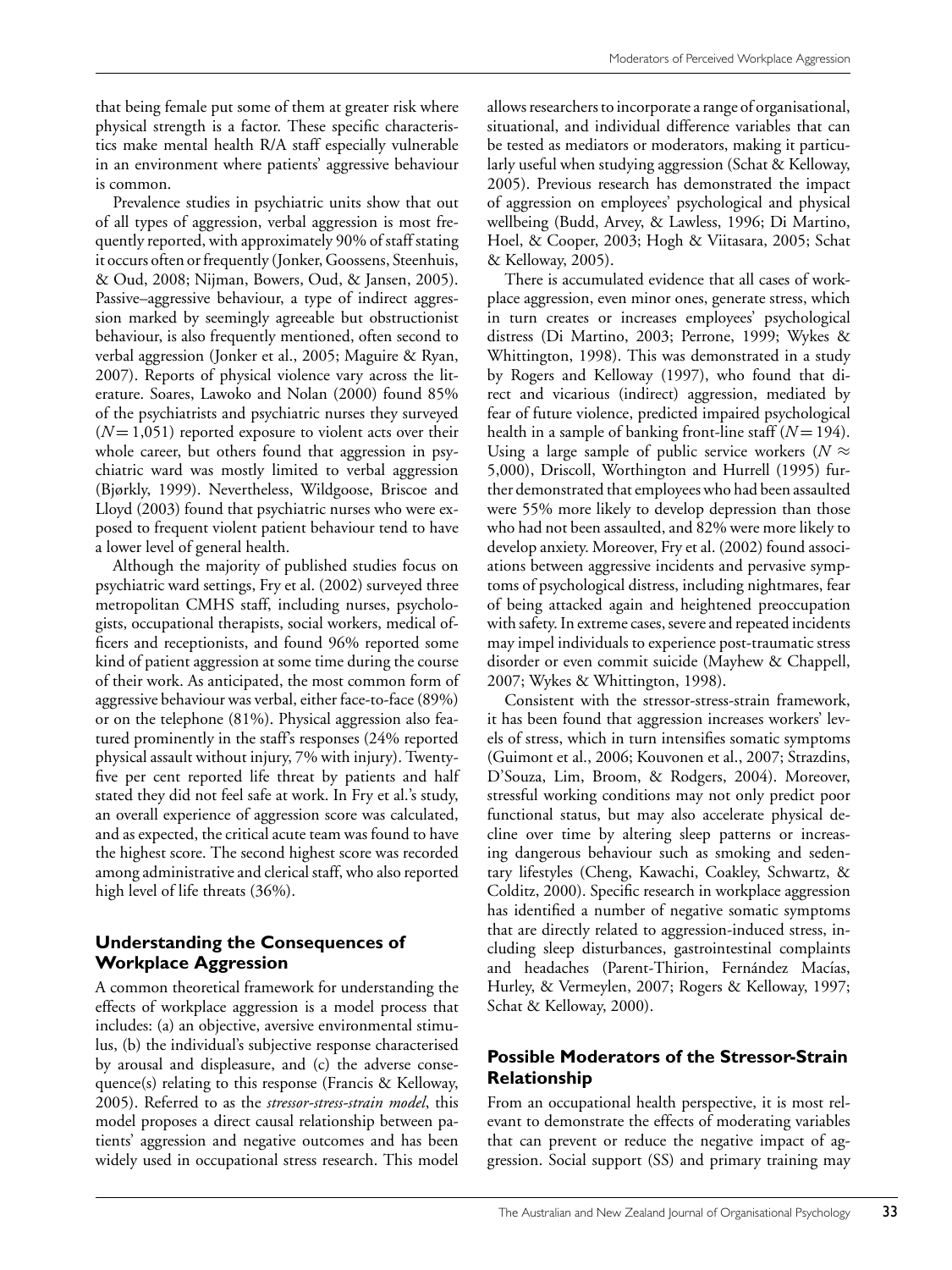moderate such impact in the population of interest of this study.

There is generally good support for the moderating model of SS. This was highlighted in a literature review of 68 studies conducted by Viswesvaran, Sanchez, and Fisher (1999), which showed weak but significant moderating effects in virtually all research with at least 100 participants. These findings are consistent with the stress-buffering hypothesis (Cassel, 1976; Cobb, 1976), which states that informal social resources will protect individuals from the harmful effects of stressful events. However, it appears that whereas the degree of integration within a social network relates directly to personal outcomes (main effects), moderating effects assess how well interpersonal resources match the needs elicited by the stressful events (Cohen & Wills, 1985). Indeed, rather than actual support, *perceived* availability seems to be the key to the efficacy of SS (Sarason, Sarason, Shearin, & Pierce, 1987; Cohen & Pressman, 2004). In other words, appraisal or one's perception as to whether something is stressful may be an especially important determining factor for the moderating model of SS. For instance, Cohen and Wills (1985) noted that studies measuring the structure of SS did not yield buffering effects, while they found overwhelming support for buffering effects when interpersonal resources matched the needs elicited by stressful events, implying that *perceived* satisfaction with support is paramount to the buffering effect.

To date, there has been limited research focusing on workplace aggression and the moderating role of SS. In a pioneer study, Driscoll et al. (1995) surveyed a large sample of state workers ( $N \approx 5,000$ ) representing over 150 occupations. They found that assaulted workers with low work-related SS displayed higher levels of depression compared with workers with high levels of support. Similar results were highlighted by Schat and Kelloway (2003), who examined the buffering effects of instrumental and informational organisational support using five health and work-related dependent measures in a sample of 225 health care employees. The study predictors included physical, psychological and vicariously experienced aggression. Substantial moderation effects (2– 6% of criterion variance) were found between instrumental support and emotional wellbeing, somatic health and affect, as well as informational support and emotional wellbeing, with the former showing the strongest and most consistent effects. Finally, van Emmerik, Euwema and Bakker (2007) sampled 2,782 constabulary officers and also found buffering effects between work stressors (unsafe climate) and strain (decreased job investment) at an aggregate level, highlighting the importance of reciprocal support being delivered within a team.

There are other ways employees can be supported beside social support, one of which is by being provided with primary training in managing aggressive behaviour. Certainly, the rise in patient aggression has led to increase of such programs (Zarola & Leather, 2006). Training that seeks to reduce or eliminate aggression can be a considerable organisational investment and in return for this investment, organisations may expect incidents to decrease with the upskilling of their staff. Studies, however, have demonstrated otherwise. Richter, Needham, and Kunz (2006) systematically reviewed 39 published studies on the effects of aggression management training (mostly in psychiatric settings and institutions for the disabled), but could not demonstrate a decrease in aggression rate. Similar results have been highlighted since this review (Bowers et al., 2006; Hills, 2008).

If training does not directly decrease the rate of aggressive incidents, it is legitimate to question its efficacy. In reality, it appears the added value of providing training is attained through the process of bolstering employees' self-assurance rather than reducing aggression per se. For instance, Richter et al. (2006) systematically reviewed 39 published evaluation on aggression training and found that trained staff reported increased confidence in dealing with aggression compared with their untrained colleagues. This confidence, the authors explained, was enhanced by knowledge and subjective feelings of security. Increased knowledge in handling high-risk situations following training was also a key finding in a study by Arnetz and Arnetz (2000), conducted at 47 healthcare workplaces. Oostrom and Mierol (2008) also showed increased assertiveness and improved ability to cope with aggressiveness after training was provided to 27 healthcare workers.

The biophysical model of threat and challenge (Blascovich & Mendes, 2000; Blascovich & Tomaka, 1996; Tomaka, Blascovich, Kelsey, & Leitten, 1993; Tomaka, Blascovich, Kibler, & Ernst, 1997) provides important theoretical insights for the above findings. According to this model, different motivational states are associated with distinct patterns of cardiovascular (CV) and hormonal responses (Blascovich & Mendes, 2000; Blascovich & Tomaka, 1996). When individuals appraise tasks and/or events as challenging and feel they have the necessary resources (e.g., skill, social support) to deal with these demands, their body responds with increased sympathetic adrenomedullary (SAM) activation, improved cardiac performance, distended blood vessels, and thus maintaining or reducing blood pressure (Tomaka et al., 1993). In contrast, when individuals feel threatened, they experienced increased pituitaryaderenocortical (PAC) activation, reduced cardiac performance, increased blood pressure and increased feeling of stress (Tomaka et al., 1993). In other words, individuals who have participated in aggression training may feel they can better manage aggression and thus appraise aggression as a challenge rather than threat. Consequently, individuals' performance may improve. This model supports the assumption that training might offer strain-buffering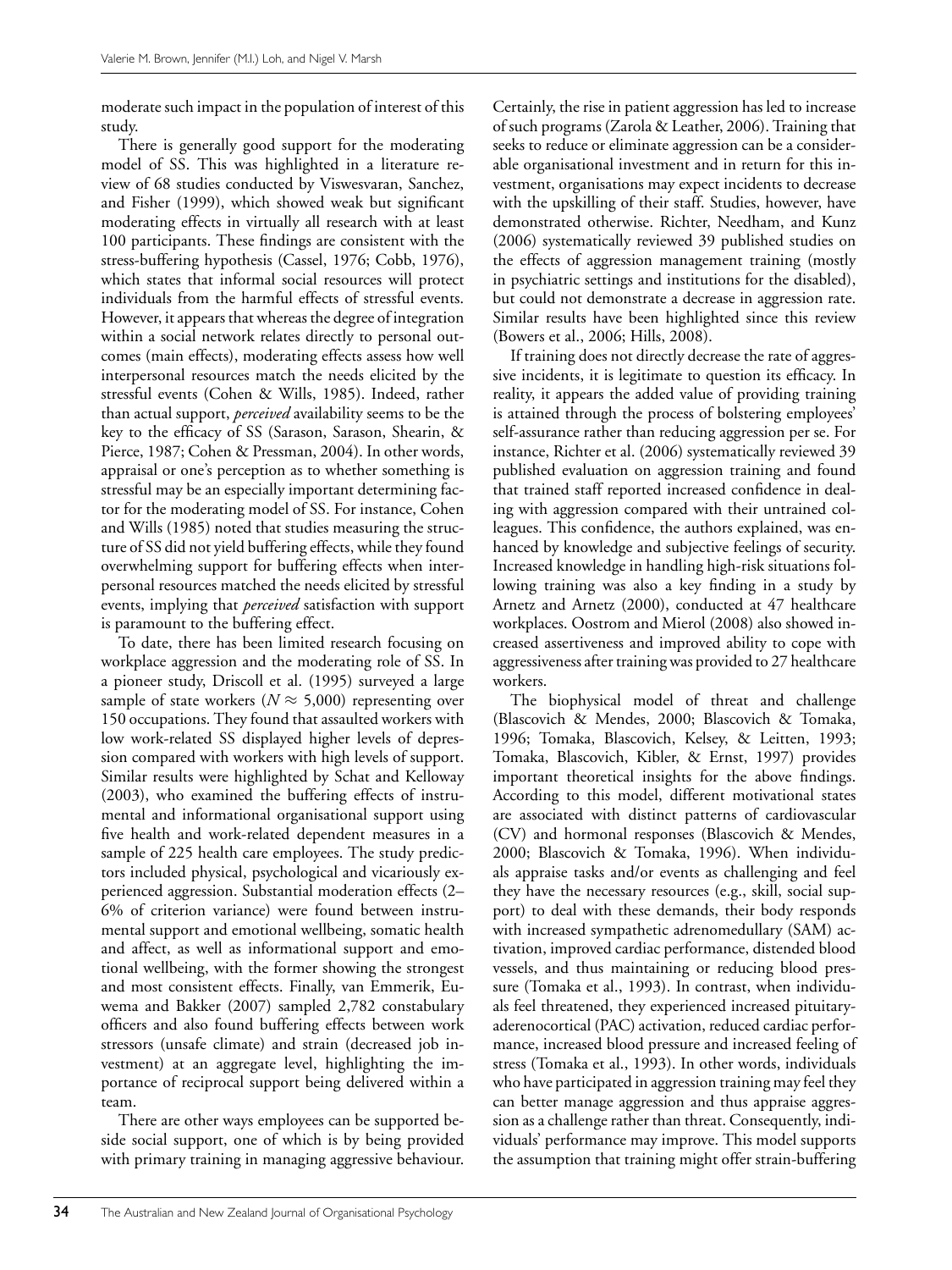

#### **FIGURE 1**

Proposed moderating model.

attributes that are of considerable value for the wellbeing of staff.

## **The Present Study**

In view of the heightened rate of patient aggression in the mental health sector, this study aims to test the stressbuffering hypothesis in a particularly vulnerable group of employees of CMHS, the R/A staff. It further seeks to test if the stressor-strain relationship could be moderated by aggression training. The study will test a new moderating model as described in Figure 1. First, this implies testing the theoretical framework of the stressorstress-strain model by evidencing a positive relationship between aggression (stressors) and personal outcomes (strain). The study also hypothesises that participants' satisfaction with interpersonal resources protects them from the stressful impact of aggression thus decreasing the possible pathogenic effects of such event. Finally, it predicts that psychological distress and somatic symptoms will improve as a result of increased primary training because training increases knowledge, feelings of security and the perception of control associated with lowered stress.

## **Method**

#### **Participants**

To be eligible to take part, participants had to be 18 years or over, and employed in a R/A role by a New South Wales CMHS. Staff from community health services, where the mental health R/A function was co-shared with other services were also eligible. Out of the 80 NSW services identified, 67 sites elected to participate, yielding a total of 244 potential participants.

In accordance with convention and existing similar research, a medium effect size  $f^2 = .15$  was selected along with an alpha level of .05 and a power level of .80. With four predictors (two controlled variables, one independent variable and one moderator) the power analysis recommended a minimum of 85 participants (Faul, Erdfelder, Lang, & Buchner, 2007). Of the 244 questionnaires sent, a total of 101 were returned, indicating a 41% percent response rate. In line with administrative/reception positions being held by women and industry expectations, more females  $(n = 96)$  responded than males  $(n = 5)$  in our survey. Participants ranged in age between 21 and 66 years (Mean  $= 47.22$ , *SD*  $=$ 10.12) and on average had 10.03 years of work experience  $(SD = 7.64)$ . Most were full-time employees  $(61\%)$ , although many also worked part-time (37%), and only one participant was employed casually. The breakdown metropolitan/rural area was 65/35% respectively (based on a 43% response rate). Most CMHS included adult, children and aged care services.

#### Measures

*Perceive aggression.* Perceived aggression was measured with the Perceptions of the Prevalence of Aggression Scale (POPAS), a scale developed for use by psychiatric ward employees. The 18-item questionnaire assesses the perceived experiences of staff on 16 categories of aggression by identifying the frequency of patients' aggressive events during the past year (Oud, 2001). Item 16 of the original questionnaire relating to experienced Sexual Assault/Rape was removed as it was considered unsuitable for this research. A question example is 'To what extent have you been confronted with humiliating aggressive behaviour during the last year in the course of your work?' Respondents indicated how true each statement was for them using a 5-point Likert scale from 1 (*Never*) to 5 (*Frequently*) and wrote the estimated number of times this occurred in the past year. The last two items relate to sick leave. This research found an internal consistency of Cronbach alpha .83.

*Psychological distress.* Three dimensions of psychological distress (depression, anxiety and stress) were measured by the Depression-Anxiety-Stress Scale (DASS-21), a shortened version of the DASS-42, developed for clinical and non-clinical populations by Lovibond and Lovibond (1995). Participants were requested to indicate how much statements such as 'I felt I had nothing to look forward to' applied to them over the past month. Each subscale (Depression, Anxiety and Stress) contains seven items. Responses are anchored on a 4-point Likert scale, ranging from 0 (*Did not apply to me at all*) to 3 (*Applied to me very much, or most of the time*). The total scale internal consistency was Cronbach alpha .95 in this research.

Somatic symptoms. Somatic symptoms were assessed with the Physical Heath Questionnaire (PHQ), a selfreport scale of somatic symptoms found appropriate in other workplace aggression studies (Rogers & Kelloway, 1997; Schat & Kelloway, 2000, 2003). The PHQ has 14 items pertaining to four subscales: Headaches, Gastrointestinal problems, Sleep disturbance and Respiratory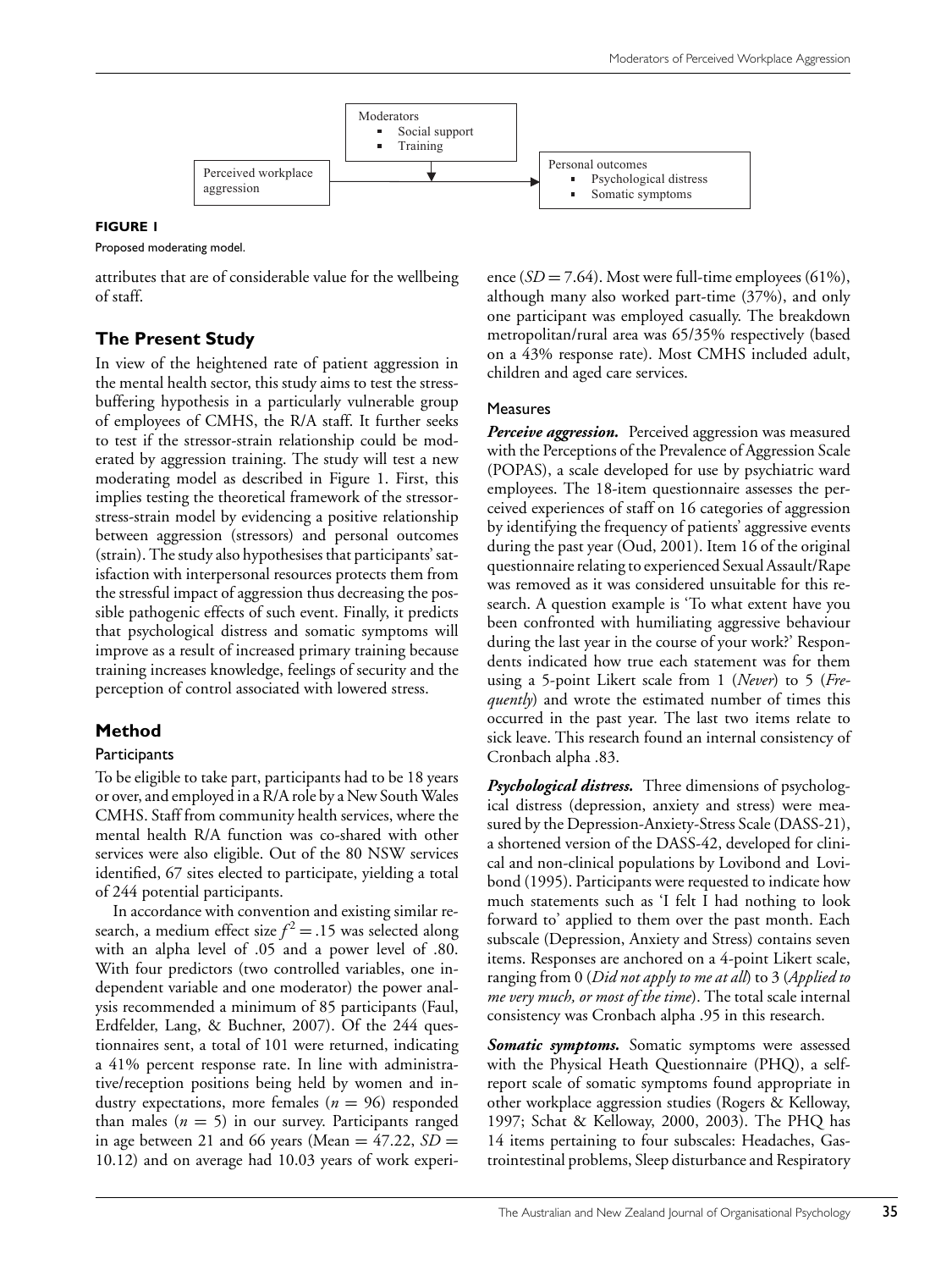infections. Participants were asked how they had been feeling physically during the past month. Responses were rated on a 7-point scale, ranging from 1 (*Not at all*) to 7 (*All the time*) with higher mean scores reflecting better somatic health. Cronbach's alpha for this study was .83.

*Social support.* Social support was measured using the short version of the Social Support Questionnaire (SSQ-6; Sarason et al., 1987), a six-item questionnaire in which respondents are asked to write down the initials of up to nine people who provide them with support. Respondents then score this support along a 6-point Likert scale anchored from 1 (*Very dissatisfied*) to 6 (*Very satisfied*). For this study, support related to work environment and could be provided by coworkers (CO), supervisors (SUP) or extra-organisational friends and family (EO). This research yielded a Cronbach alpha .96 for internal consistency.

*Training.* Training was operationalised by asking respondents on a categorical scale (*yes*, *no*) if they had received training in handling difficult/aggressive clients and formal clinical training in mental health. If participants answered *yes*, they were asked to indicate the name of the training and the length of time since training was provided. For a *no* answer, participants were asked if they thought they would benefit from receiving such training.

## Procedure

This research received ethical approvals from both the University of New England Human Research Ethics Committee (HREC) and the University of Wollongong and South Eastern Sydney and Illawarra Area Health Service and Medical HREC. In addition, authorisations to proceed were sought and obtained from each Research Governance of the eight New South Wales health areas.

During a phone call to each service's administration manager, the number of potential participants was identified and packages were sent to the called employees for distribution. Each package contained the questionnaire, an information sheet, a request for summary of research and a reply-paid envelop. A follow-up phone call was made to the administration managers two weeks later as a reminder to send the questionnaires back.

## Data Analyses

Hierarchical moderated multiple regression analyses were used to test the hypotheses that SS and training had a moderating effect on psychological distress and somatic symptoms. The analyses enabled examination of the increase of  $R^2$  when the cross-product of aggression and SS/or training was added to the regression equation. Four models were tested, one for each moderator (SS satisfaction and training) and each criterion variable (psychological distress and somatic symptoms).

## **Results**

## Descriptive Findings

Verbal aggression was the most commonly perceived form of aggression, with 91% of respondents stating they experienced it at least occasionally during the past year. Thirty-three per cent of participants reported being a victim of verbal aggression often or frequently. Passive– aggressive aggression was the second most experienced form of aggressive behaviour (66% of all respondents). Although a more uncommon occurrence, patients selfharm was reported by many, at least occasionally: mild (6%) and severe (27%) self-violence, attempted (17%) and successful (32%) suicide. As R/A employees do not have direct clinical contact with patients, patients' selfharm would be understood to be vicariously experienced through file notes, correspondence or verbal reports from other staff.

Sixty-seven per cent of participants stated having received training in handling aggressive patients. Average time since receiving this training was 2.5 years, varying from 1 month to 10 years. Of those who had not received training, 70% believed they would benefit from such. Only seven participants had any formal training in psychopathology.

## Correlation Analyses: Testing the Stress-Stressor-Strain Model

Descriptive statistics and intercorrelations for all study variables are presented in Table 1. It shows that as perceived aggression increased, psychological distress increases; perceived aggression however did not correlate with somatic symptoms.

## Moderation Analyses: The Effect of Social Support and Training

No serious outliers were found and missing data was treated with mean substitution method. Prior to the analyses, all continuous independent variables were centred (training was categorical and therefore not centred) to avoid multicolinearity (tolerance values found to be well above .10). There was no problem with order dependence in the data set  $(1.8 <$  all values  $<$  2.2). The distributions of scores were checked prior to the analyses. The distribution for somatic symptoms was normal; however, perceived aggression, SS and psychological distress scales showed leptokurtic (flat) distributions. Furthermore, whereas SS satisfaction scores tended to be disproportionately high (negative skewness), the POPAS and the DASS scores were clustered to the left of the axis (positive skewness) indicating lower levels of perceived aggression and psychological distress respectively. Nonlinearity and heteroscedasticity were also found in the relationships between the predictor and criterion variables. Attempts to normalise the distributions by alternatively using square root and logarithm 10 transformations were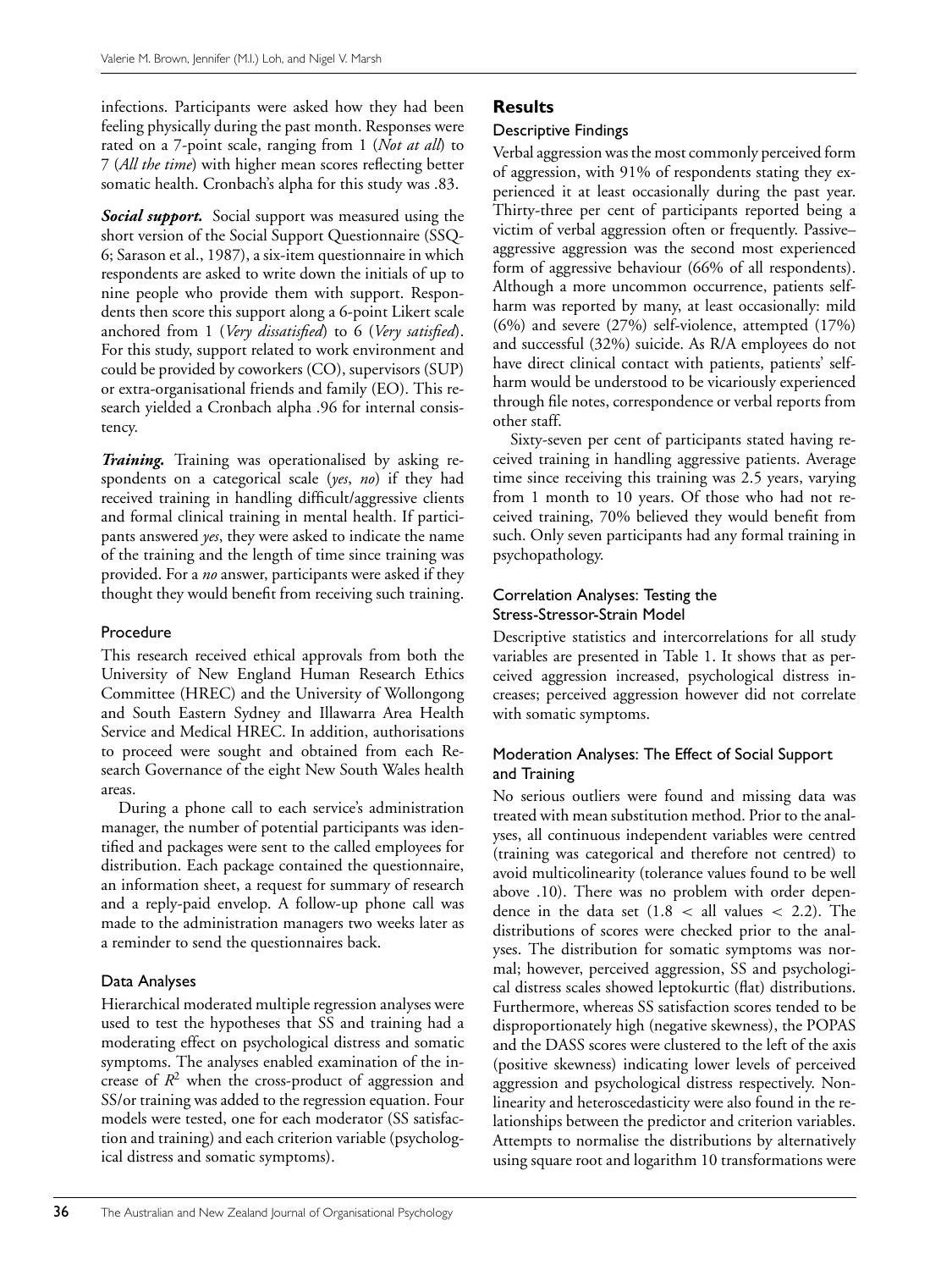#### **TABLE 1**

Means, Standard Deviations and Pearson Product-Moment Correlations between Perceived Aggression, Moderators (SS and Training) and Personal Outcomes

|                        | Mean  | SD    | Perceived<br>aggression | SS satisfaction | Training <sup>a</sup> | Psychological<br>distress | Somatic<br>symptoms |
|------------------------|-------|-------|-------------------------|-----------------|-----------------------|---------------------------|---------------------|
| Perceived aggression   | l.49  | 0.39  |                         | .06             | 14.                   | $.20*$                    | 14.                 |
| SS satisfaction        | 5.38  | 0.82  |                         |                 | $-.02$                | $-.20*$                   | $-.19*$             |
| Training <sup>a</sup>  |       |       |                         |                 |                       | $-.10$                    | $-.19*$             |
| Psychological distress | 22.58 | 20.69 |                         |                 |                       |                           | $.51**$             |
| Somatic symptoms       | 2.95  | 0.83  |                         |                 |                       |                           |                     |

Note: *n* = 101.<br><sup>a</sup> Training received in handling difficult patients — Dichotomous variable — Point-biserial correlation analysis performed (Yes = 67.3%, No = 32.7%).  $*$ *p* < .05, one-tailed,  $*$ *p* < .01, one-tailed.

#### **TABLE 2**

Predicting Psychological Distress and Somatic Symptoms from Perceived Aggression, SS Satisfaction and Perceived Aggression by Social Support Satisfaction

|                                               |                                               | 95% CI for B |         |         | $sr^2$ |
|-----------------------------------------------|-----------------------------------------------|--------------|---------|---------|--------|
| Predictors                                    | В                                             | LB<br>UB     |         |         |        |
|                                               | Model 1 - Psychological Distress <sup>a</sup> |              |         |         |        |
| Perceived aggression                          | $10.51*$                                      | 0.32         | 20.70   | $.20*$  | .04    |
| SS satisfaction                               | $-5.80*$                                      | $-10.71$     | $-0.90$ | $-.20*$ | .05    |
| Perceived aggression $\times$ SS satisfaction | $-6.25$                                       | $-22.03$     | 9.53    | .03     | 0۱.    |
|                                               | Model 2 – Somatic Symptoms <sup>b</sup>       |              |         |         |        |
| Perceived aggression                          | 0.31                                          | $-0.11$      | 0.73    | 14.     | .02    |
| SS satisfaction                               | $-0.19$                                       | $-0.40$      | 0.01    | $-.19*$ | .03    |
| Perceived aggression $\times$ SS satisfaction | $-0.83*$                                      | $-1.46$      | $-0.19$ | $-.14$  | .06    |

Note:  $^a$  Model 1: Step 2:  $R = .37^{**}$ ,  $R^2 = .13$ , Adj  $R^2 = .10$ , Step 3:  $R = .37^*$ ,  $R^2 = .14$ , Adj  $R^2 = .10$ .<br>  $^b$  Model 2. Step 2:  $R = .28$ ,  $R^2 = .08$ , Adj  $R^2 = .04$ , Step 3:  $R = .37^*$ ,  $R^2 = .14$ , Adj  $R^2 = .09$ .

 $*$ *p* < .05,  $*$ <sup>\*</sup>*p* < .01.

unsuccessful as significant loss of data occurred due to the restraint ranges of scores.

After controlling for age and years of experience in Step 1, independent and moderator variables were computed to yield main effects in Step 2, while Step 3 consisted of the interaction term. Steps 2 and 3 are presented in Tables 2 and 3. Table 2 shows significant main effects for perceived aggression and SS on psychological distress, but not on somatic symptoms. No main effects were found in models 5 and 6 (Table 3, training models). Tables 2 and 3 show only two significant interaction effects. Entry of the interaction term (perceived aggression  $\times$  SS) contributed additional variance in predicting somatic symptoms,  $\Delta R^2 = .06$ ,  $F(1, 95) = 6.70$ ,  $p < .05$ , over and above the effects of the main and control variables. Entry of the interaction term (perceived aggression  $\times$  training) also contributed additional variance in predicting somatic symptoms,  $\Delta R^2 = .09$ ,  $F(1, 95) = 10.11$ ,  $p <$ .01, over and above the effects of the main and control variables. Interactions effects were of medium size (Cohen, 1988), respectively  $R^2 = .14$  and  $R^2 = .17$ . None of the interaction terms contributed additional variance in predicting psychological distress: perceived aggression  $\times$  SS,  $\Delta R^2 = .01$ ,  $F(1, 95) = 0.62$ ,  $p > .05$ , perceived aggression  $\times$  training,  $\Delta R^2 = .01$ ,  $F(1, 95) = 0.66$ ,  $p >$ .05.

Unstandardised beta weights from the regression equations were used to plot the simple slopes for the two significant interactions (Figures 2 and 3). Figure 2 presents the simple slopes for SS (satisfaction). It shows that the effects of perceived aggression on somatic symptoms were stronger when satisfaction with SS was low,  $t(97) = 6.92$ , *p* < .001, as compared to when it was high. There was no evidence of decline in somatic symptoms with high SS when staff reported increased perceived aggression, *t*(97)  $= -0.81, p > .05$ . Figure 3 presents the simple slopes for training and shows the relationship between perceived aggression and somatic symptoms was weaker for staff who had received training,  $t(97) = -13.86$ ,  $p < .001$ , than for those who had not,  $t(97) = -3.66$ ,  $p < .001$ . There was less change in this relationship when staff did not receive training.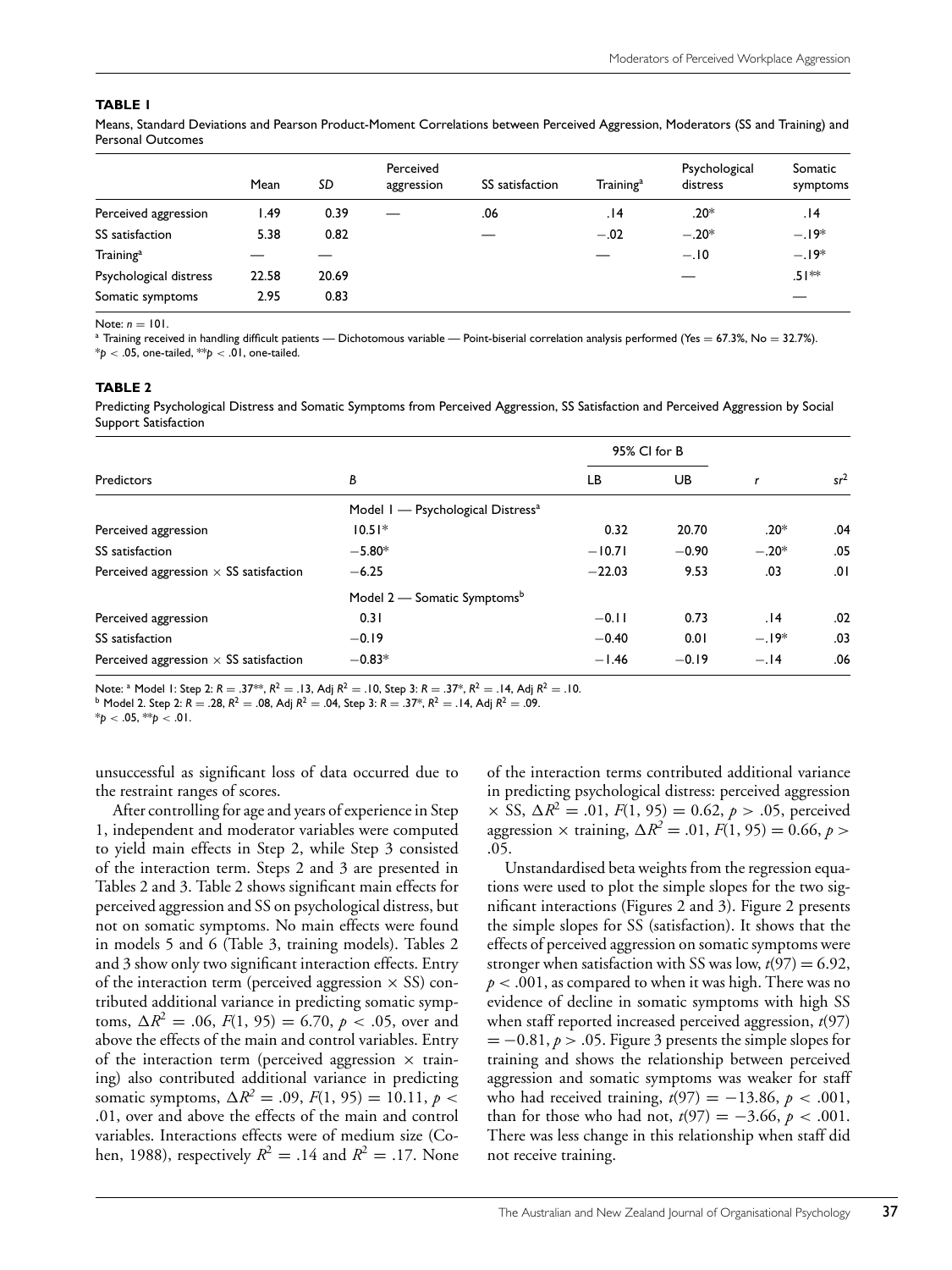#### **TABLE 3**

Predicting Psychological Distress and Somatic Symptoms from Perceived Aggression, Training in Handling Aggressive Clients, and Perceived Aggression by Training in Handling Aggressive Clients

|                                        |                                               | 95% CI for B |       |         |        |
|----------------------------------------|-----------------------------------------------|--------------|-------|---------|--------|
| Predictors                             | В                                             | LВ           | UB.   |         | $sr^2$ |
|                                        | Model 3 - Psychological Distress <sup>a</sup> |              |       |         |        |
| Perceived aggression                   | 10.35                                         | $-0.22$      | 20.92 | .20*    | .04    |
| Training                               | 3.35                                          | $-5.56$      | 12.27 | .01     | .01    |
| Perceived aggression $\times$ training | 9.64                                          | $-13.93$     | 33.21 | $.22*$  | .01    |
|                                        | Model 4 – Somatic Symptoms <sup>b</sup>       |              |       |         |        |
| Perceived aggression                   | 0.35                                          | $-0.08$      | 0.78  | .14     | .03    |
| <b>Training</b>                        | 0.34                                          | $-0.02$      | 0.70  | .19*    | .03    |
| Perceived aggression $\times$ training | $1.46**$                                      | 0.55         | 2.37  | $.32**$ | .09    |

Note: <sup>a</sup> Model 3. Step 2:  $R = .30$ ,  $R^2 = .09$ , Adj  $R^2 = .05$ , Step 3:  $R = .31$ ,  $R^2 = .10$ , Adj  $R^2 = .05$ .<br><sup>b</sup> Model 4. Step 2:  $R = .28$ ,  $R^2 = .08$ , Adj  $R^2 = .04$ , Step 3:  $R = .41**$ ,  $R^2 = .17$ , Adj  $R^2 = .12$ .

 $*_{p}$  < .05,  $*_{p}$  < .01.



#### **FIGURE 2**

Standardised simple slopes describing the interaction between perceived aggression and social support predicting somatic symptoms.



#### **FIGURE 3**

Standardised simple slopes describing the interaction between perceived aggression and training predicting somatic symptoms.

#### **Discussion**

The present study aimed at testing if SS and training would moderate the effects of patient aggression on R/A employees' psychological distress and somatic symptoms. First, in line with the stressor-stress-strain model, it was found that perceived aggression was significantly and positively associated with psychological distress, albeit weakly. Perceived aggression did not significantly correlate with somatic symptoms. In this study, the level of perceived verbal aggression, reported to occur often or frequently by a third of the respondents, was on par with previous studies that used the same measure (POPAS; Jonker et al., 2008; Nijman et al., 2005). However, more severe, direct forms of aggression (e.g., mild or severe violence) were perceived to occur rarely, implying that participants may have experienced relatively low levels of stress level in aggression. Nonetheless, the positive association between perceived aggression and psychological distress suggests that frequency of aggression, not just salience, significantly impacts on the psychological wellbeing of workers.

Furthermore, an explanation for the inconclusive result for somatic symptoms may be found in the nature of the stressor and its impact on stress. Although a thorough analysis of this is outside the scope of this study, it may be that stress hormones need to be sufficiently elevated in the victims of aggression to trigger measurable somatic symptoms. Greenberg, Carr, and Summers (2002) asserted that different stressors can activate a diversity of physiological and behavioural responses, and proposed that although many stressors trigger dramatic neural and endocrine responses, more modest responses can be evoked by milder stimuli. Indeed, the relationship between aggression and health may not be as straightforward as first thought, as was illustrated by Schat and Kelloway (2003), who found that only psychological aggression significantly related to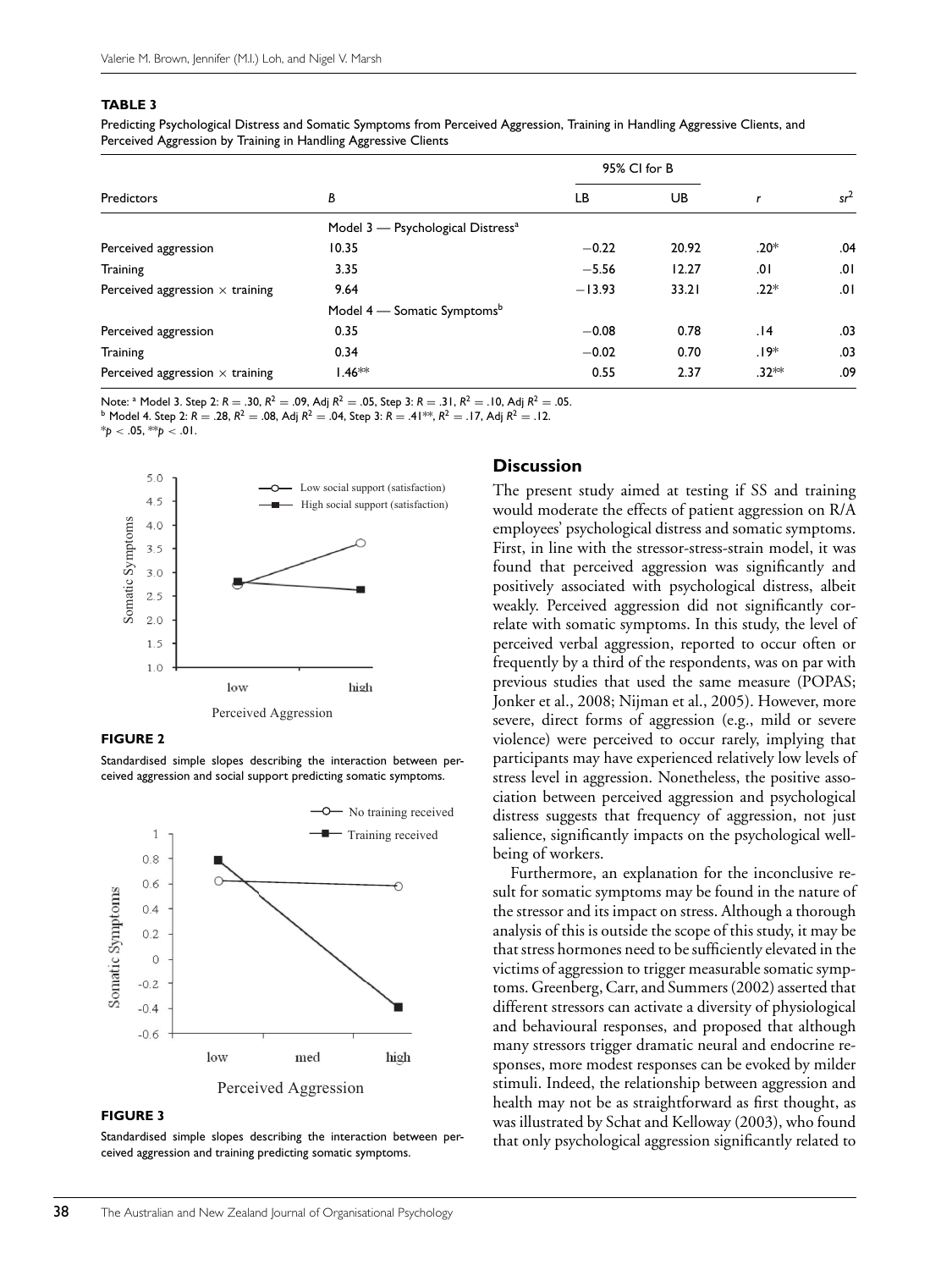somatic health, but physical and vicarious aggression did not.

Further analyses were conducted to test if individually SS and training would moderate the effects of perceived aggression on psychological distress and on somatic symptoms. Results show that neither SS nor training buffered against the negative impact of patient aggression on psychological distress, but they both moderated the effects of aggression on somatic symptoms (Models 2 and 4). In these two models, the interaction term for each moderator contributed an additional variance of 6% (satisfaction with SS) and 9% (training) over and above the effects of the main and control variables. Considering that in behavioural science interaction effects in the order of 4% are typically found (Cohen, Cohen, West & Aiken, 2003), those were substantial variances.

The simple slopes highlighted two patterns of effects for the significant interactions, implying that satisfaction with SS and training moderated the effects of aggression in two different ways. In Model 2 (satisfaction with SS and somatic symptoms), there was a clear buffering effect: As the impact of support increased in value, the impact of aggression decreased. In their review of prior research, Cohen and Wills (1985) found evidence of buffering effects relating to the perception that others provided necessary support in response to stressful events. Indeed this study's findings show that the staff's feeling of being well supported constitutes a protective factor mitigating the effects of patients' aggressive behaviour, at least for those effects impacting on staff's physical health. Interestingly, when SS was high, somatic symptoms remained at the same level whether perceived aggression was low or high, as indicated by the nonsignificance of the simple slope. A plausible explanation proposed by Pennebaker's (1982) 'Competition of Attention Cues' suggests that awareness of internal stimuli is a function of the ratio of internal to external cues. In other words, individuals who feel threatened tend to focus their attention on external threat. Hence, their awareness of their somatic symptoms diminishes and they will report fewer or milder somatic symptoms. This may account for the insignificant findings for somatic symptoms reported in our study.

In Model 4 (training and somatic symptoms), rather than a buffering effect, there was a significant interference effect. The importance of high perceived aggression was heightened by receiving training, and the importance of receiving training was heightened when staff perceived aggression as being high. When aggression was high, the impact on somatic symptoms of receiving training or not was greater than when aggression was low. For this reason, these findings have particular significance for work settings or professions that experience high prevalence of client aggression. The large contribution of training in reducing the impact of aggression, as indicated by the variance size, makes it all the more important to consider

the role of training in moderating the effects of aggression.

An unexpected finding in this study is that interaction effects were found for somatic symptoms, but not for psychological distress. Evidently, in the case of SS, the relationship between stressors, support and strain is complex, and interaction effects depend upon factors such as the source and kind of support, strain and stressors (Cohen & Wills, 1985). An explanation for this phenomenon may be attributed to the self-perception theory. According to this theory, individuals develop their attitudes or feelings from watching themselves behave in various situations (Bem, 1967, 1972). Therefore, if individuals have been the target of aggression, they may infer that they feel distress. Thus, the association between aggression and distress could be more pronounced, at least in some participants.

Another plausible explanation to the insignificant finding for psychological distress is proposed via the *matching* or *specificity hypothesis*. It posits that for a specific strain to be reduced, the right source of support must be used with the right kind of stressor (Viswesvaran et al., 1999). Support for this also comes from a study on the causes and consequences of stress by Greenberg et al. (2002), in which the authors highlight the role of specific coping in mitigating responses to stress:

The clinical view of the stress response was that it was largely nonspecific, but it has become clear that many stressors evoke specific combinations of physiological and behavioral responses depending in part on their respective potentials for effective coping in a given context. (p. 509)

Certainly, other factors such as personality traits, cognitive ability and social competence may offer a rival explanation for SS effects (Cohen & Wills, 1985). It is possible that all of the above may apply to the moderating mechanisms of training as well. However, in the absence of theoretical models on how specific sources match specific stressors and strain and how personal variables confound moderating effects, any attempt to clarify why moderating effects were only found for somatic symptoms would simply be speculative.

Overall, the findings from this study add support for the biophysical model of threat and challenge, and stressbuffering hypothesis in workplace aggression research. It especially provides further evidence that SS is an important source of stress mitigation for staff in a vulnerable position. Indeed the prevalence rate of aggression towards R/A employees of community mental health is worth noting. Although acts of direct physical aggression were seldom reported, a similar pattern of prevalence of aggression (i.e., verbal and passive–aggressive) to other mental health staff was identified. Interestingly, respondents in this study also identified high rates of patient violence against self (either mild or severe). Maybe they felt patients' self-harm behaviour was confronting to them even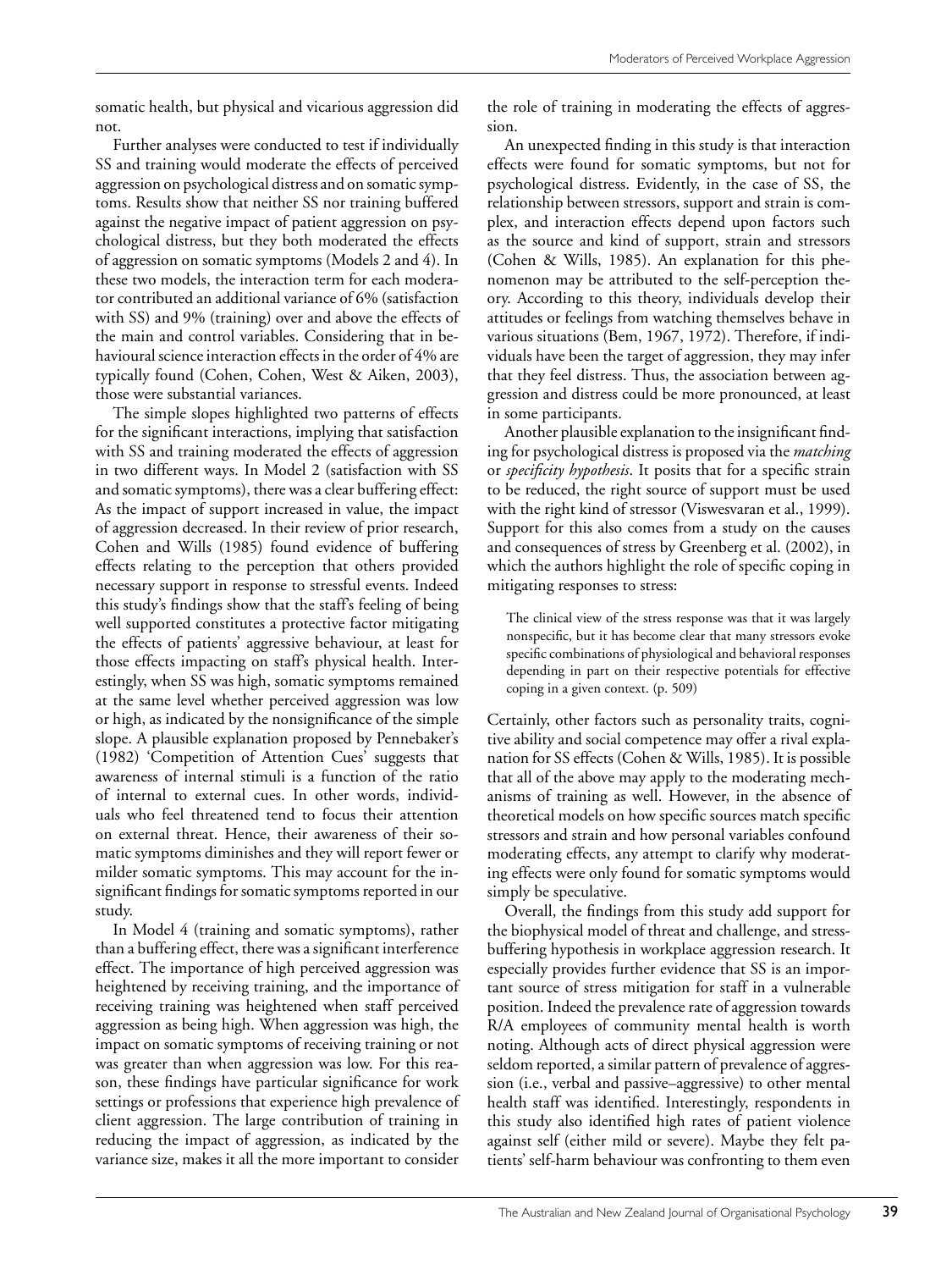though it was a vicarious experience. This is not surprising considering previous research found secondary victims often experience fear of future aggression or violence from witnessing or hearing about it (Schat & Kelloway, 2003).

The findings about training are of particular interest. The percentage (67%) of employees who had received training in handling difficult patients was encouraging compared to previous published rates (e.g., 20%; Fry et al., 2002), suggesting that health and safety laws and/or increased organisational concern for staff's wellbeing may have significantly benefited this group of employees. Still, a third of the participants did not have any primary form of aggression training, and considering that 93% had no former education in mental health, many lacked the formal knowledge that can be drawn on when facing a crisis situation.

Perhaps the most significant contribution of this study is in highlighting that aggression training has a moderating effect on the stressor-strain relationship. It is proposed that the moderating effects of training and SS may act in similar ways. Whereas SS strengthens the perception that others are available to provide necessary resources (Cohen & Wills, 1985), training makes resources available in order to increase individuals' knowledge on how to handle difficult situations (Oud, 2006). Furthermore, SS enhances individuals' sense of control, provides them with confidence in their ability and gives them the courage to act (Mirowsky & Ross, 2003). Training also imparts the sense of control needed to predict, understand and influence negative events (Schat & Kelloway, 2000). Finally, in the same way that SS may boost individuals' self-esteem by providing feedback that they have taken the right course of action, training allows individuals to check and match their existing knowledge against course contents, which may also impart a sense of increased self-esteem. It is therefore not surprising, as explained Cohen and Wills (1985) that 'studies using support instruments that tap the broadly useful esteem and informational support functions have been consistently successful in showing evidence of a buffering process' (p. 348).

Considering these findings about training, it is essential that aggression training programs offered to R/A staff incorporate components that would enhance knowledge and therefore perception of control. To this effect, this study recommends that upper management and training consultants include mental health literacy as a module in all training programs (for example Mental Health First Aid; Kitchener & Jorm, 2004). As patient violence is not confined to mental health services, this information should also be incorporated for training aimed at R/A staff in general health services. Furthermore, CMHS's intake workers should routinely inform R/A employees of clients' acute presentation, when this can be foreseen. Again, this should be extended to other health service staff, when they undertake the administrative function for CMHS.

## **Acknowledgments**

The authors thank Nico E. Oud for kindly allowing the use of the Perceptions of the Prevalence of Aggression Scale (POPAS) in this research. They also thank the New South Wales community mental health administrative and reception employees who have voluntarily participated in this research, thus making it possible.

#### **References**

- Arnetz, J.E., & Arnetz, B.B. (2000). Implementation and evaluation of a practical intervention program for dealing with violence towards health care workers. *Journal of Advanced Nursing*, *31*, 668–680.
- Bem, D.J. (1967). Self-perception: An alternative interpretation of cognitive dissonance phenomena. *Psychological Review*, *74*, 183–200.
- Bem, D.J. (1972). Self-perception theory. In L. Berkowitz (Ed.), *Advances in experimental social psychology* (Vol. *6*, pp. 1–62). New York: Academic Press.
- Bjøkly, S. (1999). A ten-year prospective study of aggression in a special secure unit for dangerous patients. *Scandinavian Journal of Psychology*, *40*, 57–63.
- Blascovich, J., & Mendes, W.B. (2000). Challenge and threat appraisals: The role of affective cues. In J. Forgas (Ed.), *Feeling and thinking: The role of affect in social cognition* (pp. 59–82). Paris: Cambridge University Press.
- Blascovich, J., & Tomaka, J. (1996). The biopsychosocial model of arousal regulation. *Advances in Experimental Social Psychology*, *28*, 1–51.
- Bowers, L., Nijman, H., Allan, T., Simpson, A., Warren, J., & Turner, L. (2006). Prevention and management of aggression training and violent incidents on UK acute psychiatric wards. *Psychiatric Services*, *57*, 1022–1026.
- Budd, J.W., Arvey, R.D., & Lawless, P. (1996). Correlates and consequences of workplace violence. *Journal of Occupational Health Psychology, 1*, 197–210.
- Cassel, J.C. (1976). The contribution of the social environment to host resistance. *American Journal of Epidemiology*, *104*, 107– 123.
- Cheng, Y., Kawachi, I., Coakley, E.H., Schwartz, J., & Colditz, G. (2000). Association between psychosocial work characteristics and health functioning in American women: Prospective study. *British Medical Journal*, *320*, 1432–1436.
- Cobb, S. (1976). Social support as a moderator of life stress. *Psychosomatic Medicine*, *38*, 300–314.
- Cohen, J. (1988). *Statistical power analysis for the behavioral sciences* (2nd ed.). Hillsdale, NJ: Erlbaum.
- Cohen, J., Cohen, P., West, S.G., & Aiken, L.S. (2003). *Applied multiple regression/correlation analysis for the behavioral sciences* (3rd ed.). Mahwah, NJ: Lawrence Erlbaum Associates.
- Cohen, S., & Pressman, S. (2004). Stress-buffering hypothesis. In N.B. Anderson (Ed.), *Encyclopedia of health and behavior* (pp. 780–782). Thousand Oaks, CA: Sage Publications.
- Cohen, S., & Wills, T.A. (1985). Stress, social support, and the buffering hypothesis. *Psychological Bulletin*, *98*, 310–357.
- Di Martino, V. (2003). *Relationship of work stress and workplace violence in the health sector*. Joint Programme on Workplace Violence in the Health Sector — International Labour Office (ILO), International Council of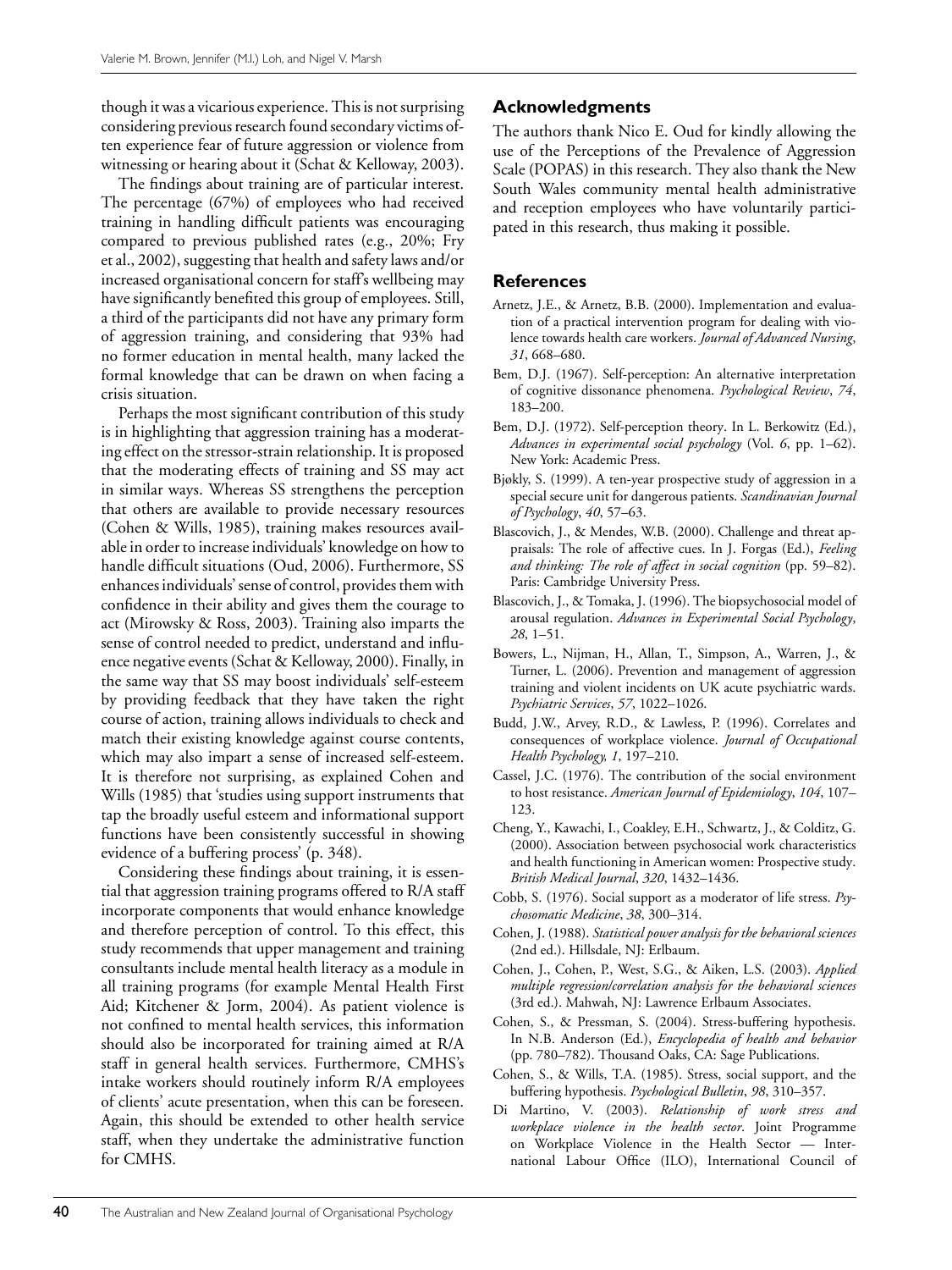Nurses (ICN), World Health Organisation (WHO), Public Services International (PSI). Retrieved from http://www. icn.ch/SewWorkplace/WPV\_HS\_StressViolence%20.pdf

- Di Martino, V., Hoel, H., & Cooper, C.L. (2003). *Preventing violence and harassment in the workplace*. Dublin: European Foundation for the Improvement of Living and Working Conditions. Retrieved from http://www. eurofound.europa.eu/publications/htmlfiles/ef02109.htm
- Driscoll, R.J., Worthington, K.A., & Hurrell, J.J. (1995). Workplace assault: An emerging job stressor. *Consulting Psychology Journal: Practice and Research*, *47*, 205–211.
- Faul, F., Erdfelder, E., Lang, A.G., & Buchner, A. (2007). G\*Power 3: A flexible statistical power analysis program for the social, behavioral, and biomedical sciences. *Behavioral Research Methods*, *39*, 175–191.
- Finnema, E.J., Dassen, T., & Halfens, R. (1994). Aggression in psychiatry: A qualitative study focusing on the characterization and perception of patient aggression by nurses working on psychiatric wards. *Journal of Advanced Nursing*, *19*, 1088–1095.
- Francis, L., & Kelloway, E.K. (2005). Industrial relations. In J. Barling, E.K. Kelloway, & M. Frone (Eds.), *Handbook of work stress* (pp. 325–352). Thousand Oaks, CA: Sage Publications.
- Fry, A.J., O'Riordan, D., Turner, M., & Mills, K.L. (2002). Survey of aggressive incidents experienced by community mental health staff. *International Journal of Mental Health Nursing*, *11*, 112– 120.
- Greenberg, N., Carr, J.A., & Summers, C.H. (2002). Causes and consequences of stress. *Integrative and Comparative Biology*, *42*, 508–516.
- Guimont, C., Brisson, C., Dagenais, G.R., Milot, A., Vezina, M., Masse, B., ... Blanchette, C. (2006). Effects of job strain on blood pressure: A prospective study of male and female whitecollar workers. *American Journal of Public Health*, *96*, 1436– 1443.
- Hills, D. (2008). Relationships between aggression management training, perceived self-efficacy and rural general hospital nurses' experiences of patient aggression. *Contemporary Nurse*, *31*, 20– 31.
- Hogh, A., & Viitasara, E. (2005). A systematic review of longitudinal studies of nonfatal workplace violence. *European Journal of Work and Organizational Psychology*, *14*, 291–313.
- Jonker, E.J., Goossens, P.J., Steenhuis, I.H., & Oud, N.E. (2008). Patient aggression in clinical psychiatry: Perceptions of mental health nurses. *Journal of Psychiatric and Mental Health Nursing*, *15*, 492–499.
- Kitchener, B.A., & Jorm, A.F. (2004). Mental health first aid training in a workplace setting: A randomized controlled trial. *BMC Psychiatry*, *4*, 1–8.
- Kouvonen, A., Kivimaki, M., Vaanenen, A., Heponiemi, T., Elovainio, M., Ala-Mursula, L., . . . Vahtera, J. (2007). Job strain and adverse health behaviors: The Finnish Public Sector Study. *Journal of Occupational & Environmental Medicine*, *49*, 68–74.
- Lawoko, S., Soares, J.J., & Nolan, P. (2004). Violence towards psychiatric staff: A comparison of gender, job and environmental characteristics in England and Sweden. *Work & Stress*, *18*, 39–55.
- Lovibond, S.H., & Lovibond, P.F. (1995). *Manual for the Depression Anxiety Stress scales* (2nd ed.). Sydney, Australia: Psychology Foundation.
- Maguire, J., & Ryan, D. (2007). Aggression and violence in mental health services: Categorizing the experiences of Irish nurses. *Journal of Psychiatric and Mental Health Nursing*, *14*, 120– 127.
- Mayhew, C., & Chappell, D. (2007). Workplace violence: An overview of patterns of risk and the emotional/stress consequences on targets. *International Journal of Law and Psychiatry*, *30*, 327–339.
- Mirowsky, J., & Ross, C.E. (2003). *Social causes of psychological distress* (2nd ed.). New York: Aldine De Gruyter.
- Naish, J., Carter, Y.H., Gray, R.W., Stevens, T., Tissier, J.M., & Gantley, M.M. (2002). Brief encounters of aggression and violence in primary care: A team approach to coping strategies. *Family Practice*, *19*, 504–510.
- Nijman, H., Bowers, L., Oud, N.E., & Jansen, G.J. (2005). Psychiatric nurses' experiences with inpatient aggression. *Aggressive Behavior*, *31*, 217–227.
- Oostrom, J.K., & Mierol, H. (2008). An evaluation of an aggression management training program to cope with workplace violence in the healthcare sector. *Research in Nursing & Health*, *31*, 320–328.
- Oster, A., & Bernhaum, S.P. (2001). Determinants of violence in the psychiatric emergency service. *Canadian Medical Association Journal*, *164*, 32–33.
- Oud, N.E. (2001, June). *Testing the perceptions of Prevalence of Aggression Scale.* Paper presented at the 2nd European Congress on Violence in Clinical Psychiatry, Stockholm.
- Oud, N.E. (2006). Aggression management training programs: Contents, implementation, and organization. In R. Richter & D. Whittington (Eds.), *Violence in mental health settings: Causes, consequences, management* (pp. 193–210). New York: Springer.
- Parent-Thirion, A., Fernández Macías, E., Hurley, J., & Vermeylen, G. (2007). *Fourth European Working Conditions Survey*. Luxembourg: Office for Official Publications of the European Communities: Europe Foundation for the Improvement of Living and Working Conditions. Retrieved from http:// www.eurofound.europa.eu/publications/htmlfiles/ef0698.htm
- Pennebaker, J.W. (1982). *The psychology of physical symptoms*. New York: Springer. 1982
- Perrone, S. (1999). *Violence in the workplace* (Australian Institute of Criminology — Research and Public Policy Series, No 22). Retrieved from http://www.aic.gov.au/ en/publications/current%20series/rpp/21–40/rpp22.aspx.
- Richter, D. (2006). Nonphysical conflict management and deescalation. In R. Richter & D. Whittington (Eds.), *Violence in mental health settings: Causes, consequences, management* (pp. 125–144). New York: Springer.
- Richter, D., Needham, I., & Kunz, S. (2006). The effects of aggression management training for mental health care and disability care staff: A systematic review. In D. Richter & R. Whittington (Eds.), *Violence in mental health settings: Causes, consequence, management* (pp. 211–227). New York: Springer.
- Rogers, K.A., & Kelloway, E.K. (1997). Violence at work: Personal and organizational outcomes. *Journal of Occupational Health Psychology*, *2*, 63–71.
- Sarason, I.G., Sarason, B.R., Shearin, E.N., & Pierce, G.R. (1987). A brief measure of social support: Practical and theoretical implications. *Journal of Social and Personal Relationships*, *4*, 497– 510.